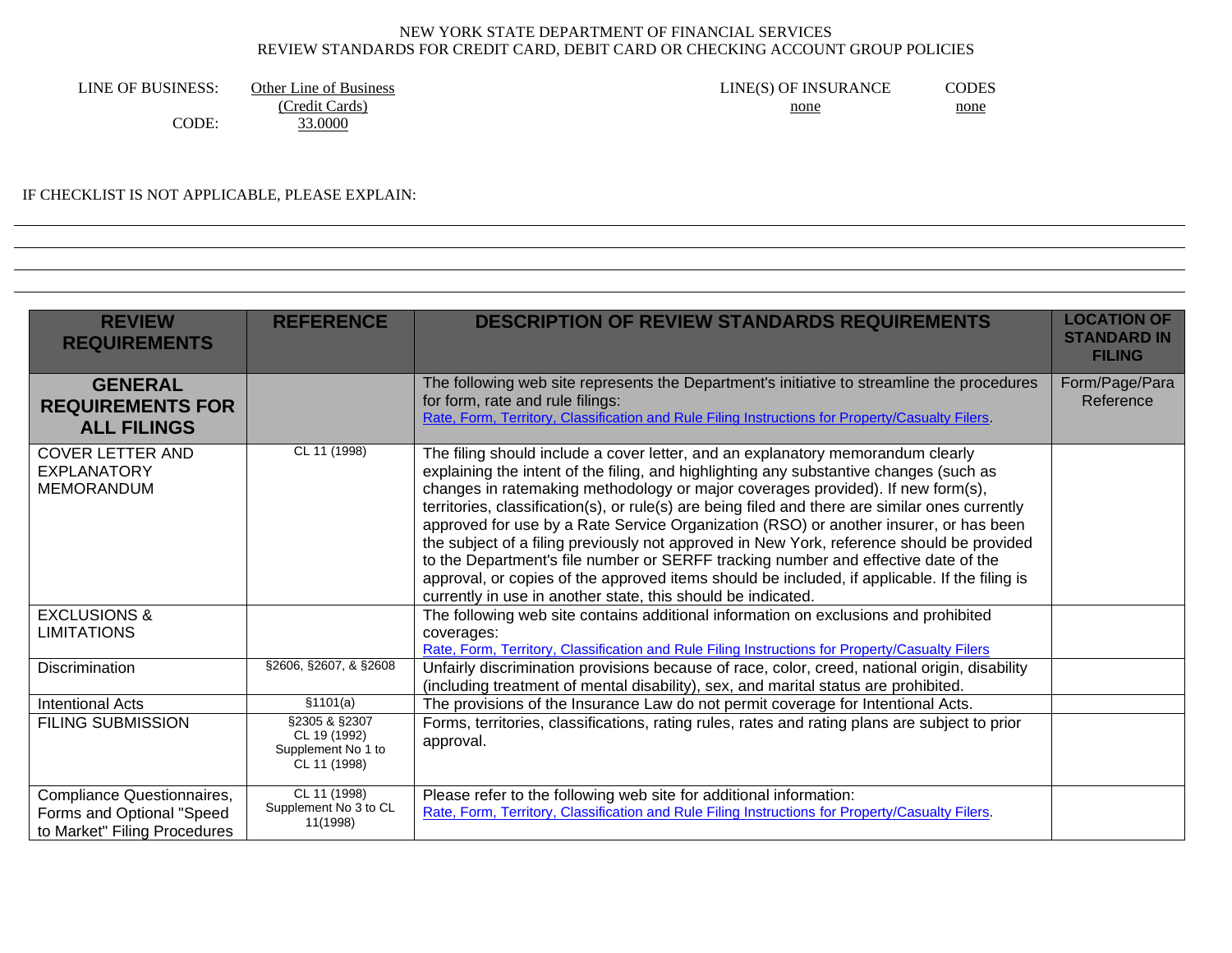| <b>REVIEW</b><br><b>REQUIREMENTS</b>             | <b>REFERENCE</b>                                                                                                       | <b>DESCRIPTION OF REVIEW STANDARDS REQUIREMENTS</b>                                                                                                                                                                                                                                                                                                                                                                                                                                                                                                                                                                                                                                                                                                                                                                                      | <b>LOCATION OF</b><br><b>STANDARD IN</b><br><b>FILING</b> |
|--------------------------------------------------|------------------------------------------------------------------------------------------------------------------------|------------------------------------------------------------------------------------------------------------------------------------------------------------------------------------------------------------------------------------------------------------------------------------------------------------------------------------------------------------------------------------------------------------------------------------------------------------------------------------------------------------------------------------------------------------------------------------------------------------------------------------------------------------------------------------------------------------------------------------------------------------------------------------------------------------------------------------------|-----------------------------------------------------------|
|                                                  |                                                                                                                        |                                                                                                                                                                                                                                                                                                                                                                                                                                                                                                                                                                                                                                                                                                                                                                                                                                          |                                                           |
| PROHIBITED COVERAGES                             |                                                                                                                        | While the Department does not have an exhaustive list, some examples of prohibited<br>coverages include punitive damages and corporal punishment. Please refer to Item<br>I.A.1.c of the Commercial Liability Insurance Form Filing Compliance Questionnaire,<br>available at: Rate, Form, Territory, Classification and Rule Filing Instructions for<br><b>Property/Casualty Filers.</b>                                                                                                                                                                                                                                                                                                                                                                                                                                                |                                                           |
| <b>SIDE BY SIDE</b><br><b>COMPARISON</b>         | CL 11 (1998)                                                                                                           | If the filing is a revision to existing form(s), territories, classification(s) or rule(s); Except for<br>simple, non-substantive changes, a side-by-side comparison of the form(s) or rule(s)<br>being proposed and those currently in use in New York, with all changes clearly marked<br>and explained in the company's cover letter or memorandum must be included. Revisions<br>to classifications and territories should include a comparison between those currently on<br>file (in New York) and those proposed, including relevant statistical data (experience) and<br>any rate or rate relativity effect. There should be a reference to the Department's<br>previous file number and/or a copy of the approval letter in which the current form(s),<br>territories, classification(s) or rule(s) were approved/acknowledged. |                                                           |
| <b>FORMS: POLICY</b><br><b>PROVISIONS</b>        | §2307, §3105, §3106,<br>§3404, §3407, §3407-a,<br>§3435 & Article 54<br>11 NYCRR 86 (Reg. 95)<br>11NYCRR153 (Reg. 135) | The Commercial Lines Property Insurance Form Filing Compliance Questionnaire<br>contains detailed information for making a commercial liability filing including required<br>policy provisions, exclusions, prohibited coverages, and standard language, available at:<br>Rate, Form, Territory, Classification and Rule Filing Instructions for Property/Casualty Filers.                                                                                                                                                                                                                                                                                                                                                                                                                                                               | Form/Page/Para<br>Reference                               |
| <b>APPLICATIONS</b>                              |                                                                                                                        |                                                                                                                                                                                                                                                                                                                                                                                                                                                                                                                                                                                                                                                                                                                                                                                                                                          |                                                           |
| Filing exemption                                 | \$2307(b)                                                                                                              | Applications which do not become part of the policy are exempt from filing requirements.<br>Please refer to Item I.N.1 of Compliance Questionnaire No. CLL.                                                                                                                                                                                                                                                                                                                                                                                                                                                                                                                                                                                                                                                                              |                                                           |
| <b>Fraud Warning Statement</b>                   | \$403(d)<br>11NYCRR86.4 (Reg. 95)                                                                                      | All applications must contain the prescribed fraud warning statement, which must be<br>incorporated immediately above the applicant's signature.                                                                                                                                                                                                                                                                                                                                                                                                                                                                                                                                                                                                                                                                                         |                                                           |
| <b>BLANK ENDORSEMENTS</b>                        |                                                                                                                        | Not permitted since a blank endorsement may change policy provisions without the proper<br>approval by this Department. An exception may be made for a blank form if its usage is<br>apparent based on the title/language of the form itself (such as a change in address form).<br>Forms containing check boxes with a space for language to be added are considered<br>blank endorsements and are subject to these rules.                                                                                                                                                                                                                                                                                                                                                                                                              |                                                           |
| <b>CANCELLATION &amp; NON-</b><br><b>RENEWAL</b> | §3426<br>CL 14 (1986)<br>CL 11(1989)<br>Supplement No 1 to CL<br>11(1989)                                              | The Cancellation & Nonrenewal provisions apply to all commercial risk policies including<br>policies issued or issued for delivery in New York covering risks with multi-state locations<br>where the insured is principally headquartered in New York or the policy provides that<br>New York Law will govern. Please refer to the Commercial Lines Cancellation and<br>Nonrenewal Form Filing Compliance Questionnaire for detailed cancellation and<br>nonrenewal requirements, available at:<br>Rate, Form, Territory, Classification and Rule Filing Instructions for Property/Casualty Filers.                                                                                                                                                                                                                                     |                                                           |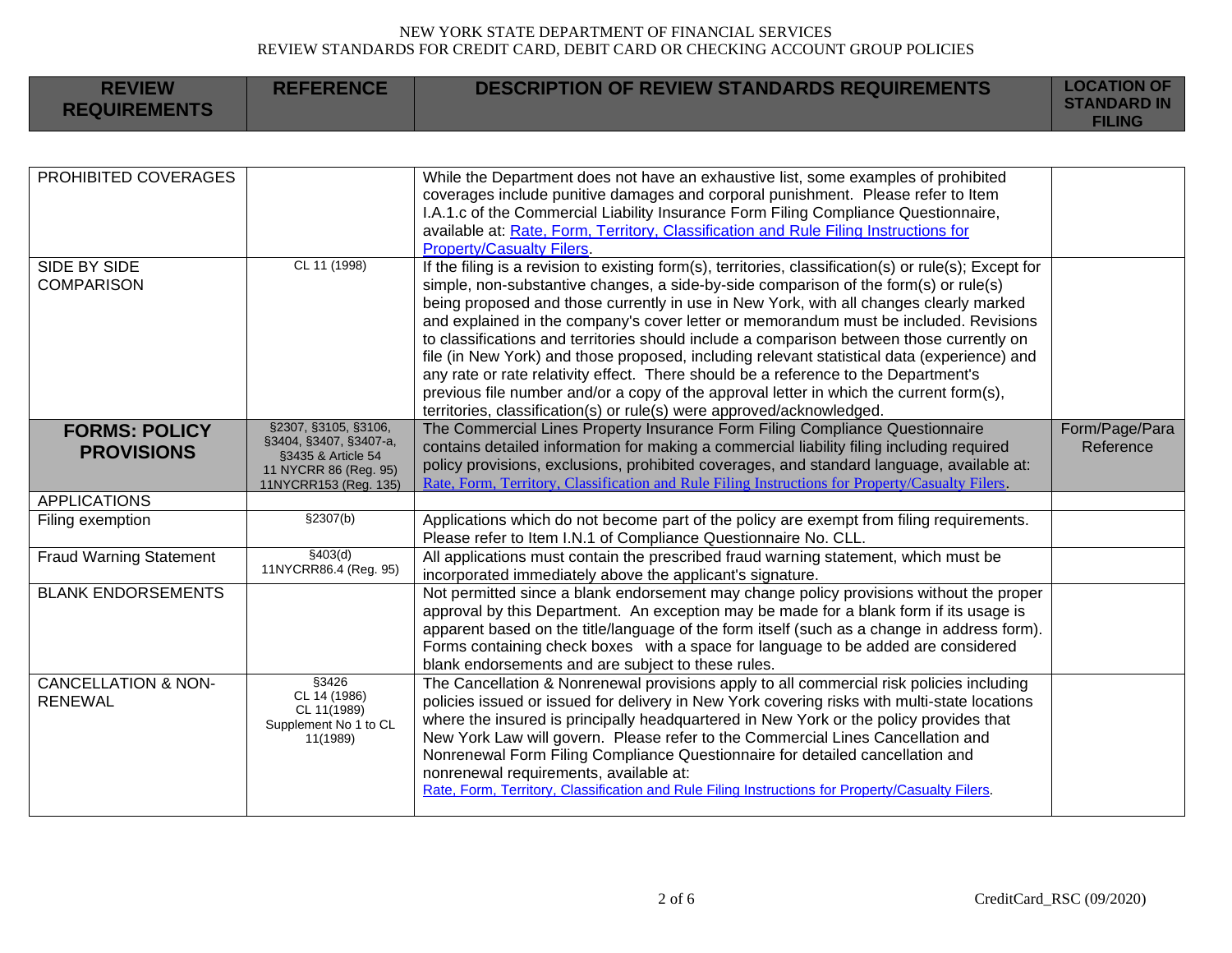| <b>REVIEW</b><br><b>REQUIREMENTS</b>    | <b>REFERENCE</b>                    | <b>DESCRIPTION OF REVIEW STANDARDS REQUIREMENTS</b>                                                                                                                                                                                                                                                                                                                                                                                                                                                                                                                                                                                                                                                          | <b>LOCATION OF</b><br><b>STANDARD IN</b><br><b>FILING</b> |
|-----------------------------------------|-------------------------------------|--------------------------------------------------------------------------------------------------------------------------------------------------------------------------------------------------------------------------------------------------------------------------------------------------------------------------------------------------------------------------------------------------------------------------------------------------------------------------------------------------------------------------------------------------------------------------------------------------------------------------------------------------------------------------------------------------------------|-----------------------------------------------------------|
|                                         |                                     |                                                                                                                                                                                                                                                                                                                                                                                                                                                                                                                                                                                                                                                                                                              |                                                           |
| Notice of Cancellation                  | §3426(b), (c), (h)(2), (g) &<br>(1) | The cancellation provisions must comply with the statutory requirements for the content of<br>the notice (including loss information), proof of notice, special provisions, and time frame<br>for giving notice. Any notice which fails to include a provision required by Section 3426<br>shall not be an effective notice of cancellation. Notice must be mailed/delivered to the first<br>name insured and to the insured's authorized agent or broker. Please refer to Item I.A of<br>the Commercial Lines Cancellation and Nonrenewal Form Filing Compliance<br>Questionnaire, available at: Rate, Form, Territory, Classification and Rule Filing<br><b>Instructions for Property/Casualty Filers.</b> |                                                           |
| Notice of Non Renewal                   | $$3426(e), (g), (h)(2)$ & (I)       | The nonrenewal provisions must comply with the statutory requirements for the content of<br>the notice (including loss information), proof of notice, special provisions, and time frame<br>for giving notice. Any notice which fails to include a provision required by Section 3426<br>shall not be an effective notice of nonrenewal. Notice must be mailed/delivered to the<br>first name insured and to the insured's authorized agent or broker. Please refer to Item I.B<br>of the Commercial Lines Cancellation and Nonrenewal Form Filing Compliance<br>Questionnaire, available at: Rate, Form, Territory, Classification and Rule Filing<br>Instructions for Property/Casualty Filers.            |                                                           |
| <b>Required Policy Period</b>           | $$3426(a)(2)$ & (d)(2)              | A required policy period means a period of one year from the date as of which a covered<br>policy is renewed or first issued. A policy issued for less than one year must be in<br>compliance with statutory reasons outlined in §3426(d)(2). Please refer to Item II of the<br>Commercial Lines Cancellation and Nonrenewal Form Filing Compliance Questionnaire,<br>available at: Rate, Form, Territory, Classification and Rule Filing Instructions for<br><b>Property/Casualty Filers.</b>                                                                                                                                                                                                               |                                                           |
| Permissible Reasons for<br>Cancellation | $$3426(b), (c)$ & (h)               | A policy may be cancelled for any valid underwriting reason during the first 60 days a<br>policy is in force. After the first 60 days, reasons for cancellation are limited to statutory<br>references. Please refer to Item I.A. 2 of the Commercial Lines Cancellation and<br>Nonrenewal Form Filing Compliance Questionnaire, available at: Rate, Form, Territory,<br><b>Classification and Rule Filing Instructions for Property/Casualty Filers.</b>                                                                                                                                                                                                                                                    |                                                           |
| Permissible Reasons for<br>Non Renewal  | $$3426(e)$ & (h)                    | A valid underwriting reason must be specifically listed in notice. Please refer to the<br>Commercial Lines Cancellation and Nonrenewal Form Filing Compliance Questionnaire,<br>available at: Rate, Form, Territory, Classification and Rule Filing Instructions for<br><b>Property/Casualty Filers.</b>                                                                                                                                                                                                                                                                                                                                                                                                     |                                                           |
| <b>Conditional Renewal</b>              | \$3426(e)(1)(B)                     | A conditional renewal notice is required for any change in the policy less favorable to the<br>policyholder. Such notice must contain the specific reason or reasons for conditional<br>renewal and must comply with the statutory requirements for the content of the notice<br>(including loss information), proof of notice, special provisions, and time frame for giving<br>notice. Please refer to Item I.B.2 and I.B.3 of the Commercial Lines Cancellation and<br>Nonrenewal Form Filing Compliance Questionnaire, available at: Rate, Form, Territory,<br>Classification and Rule Filing Instructions for Property/Casualty Filers.                                                                 |                                                           |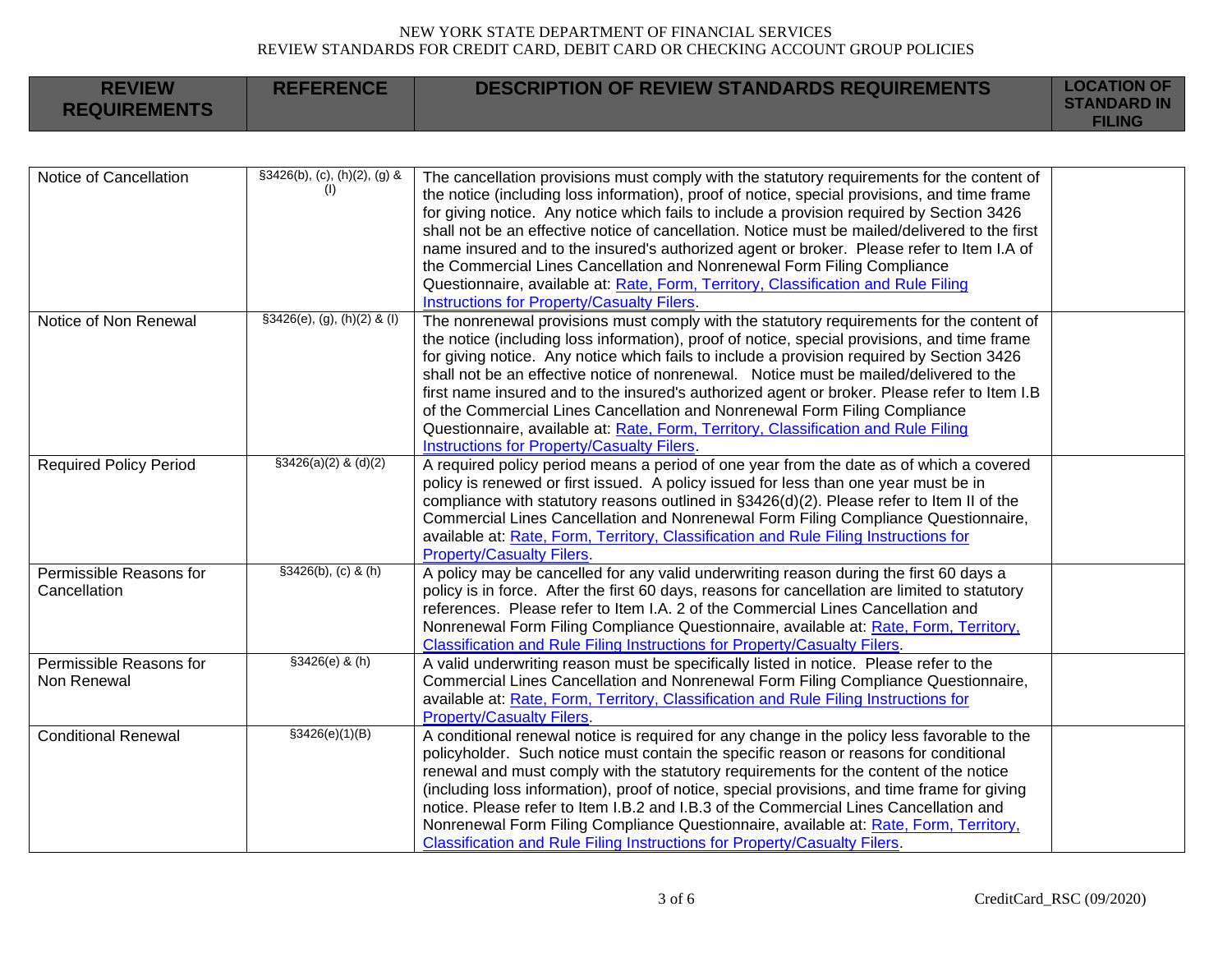| <b>REVIEW</b><br><b>REQUIREMENTS</b>                 | <b>REFERENCE</b>                                        | <b>DESCRIPTION OF REVIEW STANDARDS REQUIREMENTS</b>                                                                                                                                                                                                                                                                                                                                                                                                                                                                                                                                                                                                                                                                                                                                                                                                                                                                                                  | <b>LOCATION OF</b><br><b>STANDARD IN</b><br><b>FILING</b> |
|------------------------------------------------------|---------------------------------------------------------|------------------------------------------------------------------------------------------------------------------------------------------------------------------------------------------------------------------------------------------------------------------------------------------------------------------------------------------------------------------------------------------------------------------------------------------------------------------------------------------------------------------------------------------------------------------------------------------------------------------------------------------------------------------------------------------------------------------------------------------------------------------------------------------------------------------------------------------------------------------------------------------------------------------------------------------------------|-----------------------------------------------------------|
|                                                      |                                                         |                                                                                                                                                                                                                                                                                                                                                                                                                                                                                                                                                                                                                                                                                                                                                                                                                                                                                                                                                      |                                                           |
| Suspension                                           | Line 28 of §3404(e)<br>\$3426(m)                        | A suspension of coverage shall not be considered a cancellation of coverage. However,<br>the suspension provision may not be more restrictive than that of the standard fire policy<br>provisions.                                                                                                                                                                                                                                                                                                                                                                                                                                                                                                                                                                                                                                                                                                                                                   |                                                           |
| <b>FORMS MISCELLANEOUS</b>                           | \$3407(a)                                               | All Property and Casualty insurance policies must contain a provision equal or more<br>favorable to the provisions of §3407(a)                                                                                                                                                                                                                                                                                                                                                                                                                                                                                                                                                                                                                                                                                                                                                                                                                       |                                                           |
| <b>Numbered Forms</b>                                | \$2307(b)                                               | All policy forms and endorsements filed with the Department must include an identification<br>number. Please refer to Item I.h of the Commercial Lines Property Insurance Form Filing<br>Compliance Questionnaire, available at: Rate, Form, Territory, Classification and Rule<br>Filing Instructions for Property/Casualty Filers.                                                                                                                                                                                                                                                                                                                                                                                                                                                                                                                                                                                                                 |                                                           |
| <b>Unlicensed Companies</b>                          | \$2307(b)                                               | All policy forms and endorsements filed with the Department may only include the names<br>of insurers licensed in the State of New York. Please refer to Item I f of the Commercial<br>Lines Property Insurance Form Filing Compliance Questionnaire, available at: Rate,<br>Form, Territory, Classification and Rule Filing Instructions for Property/Casualty Filers.                                                                                                                                                                                                                                                                                                                                                                                                                                                                                                                                                                              |                                                           |
| <b>FICTITIOUS GROUPS</b>                             | §3435<br>11NYCRR301 (Reg. 134)<br>11NYCRR153 (Reg. 135) | The provisions of §3435 and Regulations 134 and 135 do not permit fictitious groups.<br>The issuance of group property & casualty insurance is limited to either not-for-profit or<br>municipality insureds, or purchasing groups formed under the Federal Liability Risk<br>Retention Act of 1986 or quasi-group policies through a mass merchandising, safety<br>group or similar program, in connection with State law or a Federal purchasing group.<br>Please refer Item II of the Commercial Lines Property Insurance Form Filing Compliance<br>Questionnaire, available at: Rate, Form, Territory, Classification and Rule Filing<br><b>Instructions for Property/Casualty Filers.</b>                                                                                                                                                                                                                                                        |                                                           |
| <b>GROUP POLICIES</b>                                | §3435<br>11NYCRR301 (Reg. 134)<br>11NYCRR153 (Reg. 135) | The provisions of §3435 and Regulations 134 and 135 do not permit fictitious groups.<br>The issuance of group property & casualty insurance is limited to either not-for-profit or<br>municipality insureds, or purchasing groups formed under the Federal Liability Risk<br>Retention Act of 1986 or quasi-group policies through a mass merchandising, safety<br>group or similar program, in connection with State law or a Federal purchasing group.<br>Group policies must comply with the provisions of Regulations 134 & 135 including the<br>following: general requirements, group policy minimum standards, premium collection and<br>payment, dividend plans and form and rate filings requirements. Please refer Item II of<br>the Commercial Lines Property Insurance Form Filing Compliance Questionnaire,<br>available at: Rate, Form, Territory, Classification and Rule Filing Instructions for<br><b>Property/Casualty Filers.</b> |                                                           |
| <b>STANDARD PROVISIONS</b><br>FOR CREDIT CARD FILING | §3442                                                   | The Credit Card, Debit Card or Checking Account Group Policies Form Filing Compliance<br>Questionnaire contains detailed information for making a credit card, debit card or<br>checking account group policies form filing including required policy provisions,<br>exclusions, prohibited coverages, and standard language; available at: Rate, Form,<br>Territory, Classification and Rule Filing Instructions for Property/Casualty Filers.                                                                                                                                                                                                                                                                                                                                                                                                                                                                                                      |                                                           |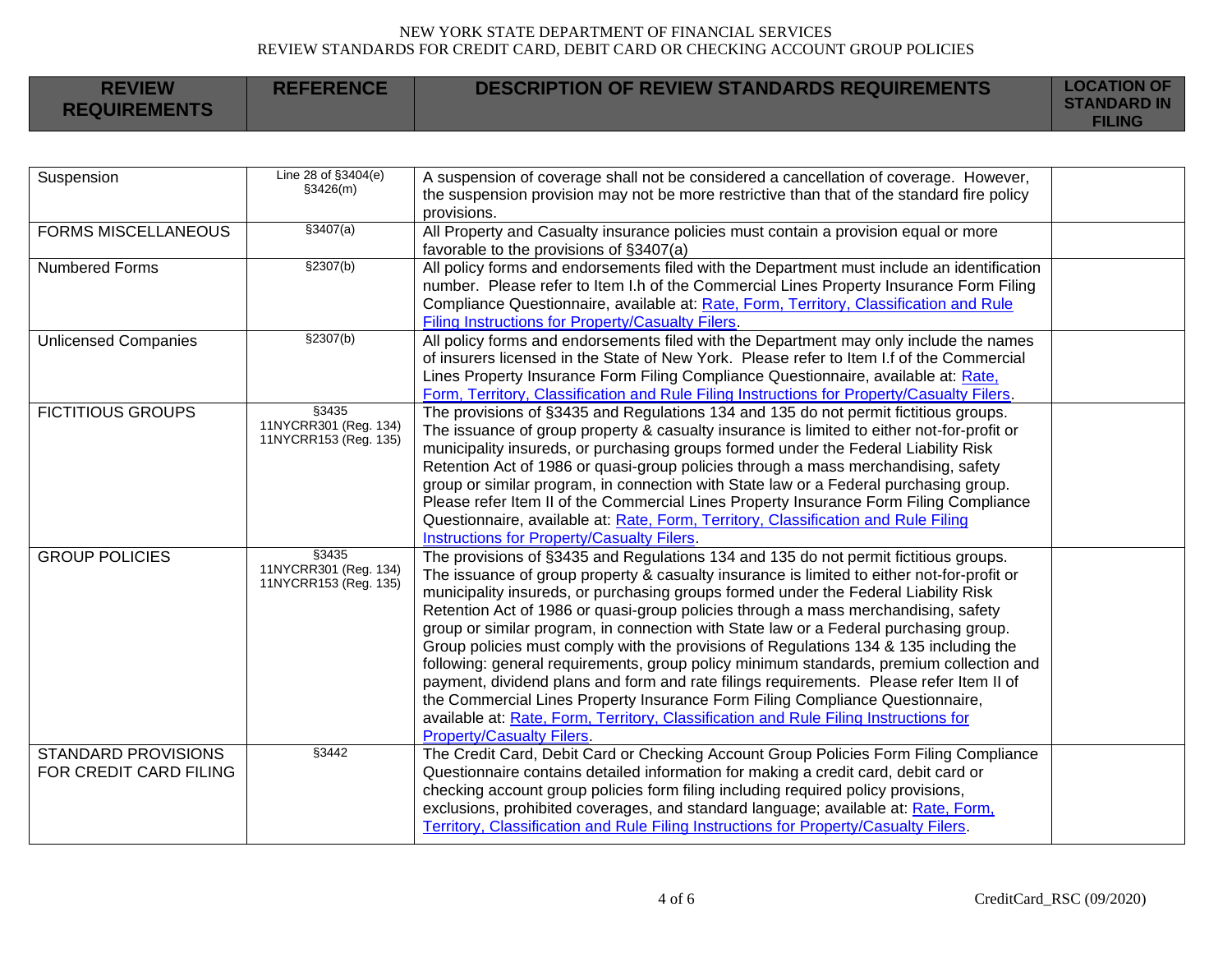| <b>REVIEW</b><br><b>REQUIREMENTS</b>                           | <b>REFERENCE</b>                                                             | <b>DESCRIPTION OF REVIEW STANDARDS REQUIREMENTS</b>                                                                                                                                                                                                                                                                                                                                                                                                                                                                                                                                                                                                                                                                                                                                                                                                                                                                   | <b>LOCATION OF</b><br><b>STANDARD IN</b><br><b>FILING</b> |
|----------------------------------------------------------------|------------------------------------------------------------------------------|-----------------------------------------------------------------------------------------------------------------------------------------------------------------------------------------------------------------------------------------------------------------------------------------------------------------------------------------------------------------------------------------------------------------------------------------------------------------------------------------------------------------------------------------------------------------------------------------------------------------------------------------------------------------------------------------------------------------------------------------------------------------------------------------------------------------------------------------------------------------------------------------------------------------------|-----------------------------------------------------------|
|                                                                |                                                                              |                                                                                                                                                                                                                                                                                                                                                                                                                                                                                                                                                                                                                                                                                                                                                                                                                                                                                                                       |                                                           |
| <b>VOIDANCE</b>                                                | §3105 & §3106                                                                | May not void a policy unless the misrepresentation is material. No misrepresentation<br>shall be deemed material unless knowledge by the insurer of the facts misrepresented<br>would have led to a refusal by the insurer to make such contract. Please refer to Item I.H<br>of the Commercial Liability Insurance Form Filing Compliance Questionnaire and Item I.c<br>of the Commercial Lines Property Form Filing Compliance Questionnaire, available at:<br>Rate, Form, Territory, Classification and Rule Filing Instructions for Property/Casualty Filers.                                                                                                                                                                                                                                                                                                                                                     |                                                           |
| <b>WARRANTIES</b>                                              | §3106                                                                        | A breach of warranty shall not void a policy unless the breach of warranty is material.                                                                                                                                                                                                                                                                                                                                                                                                                                                                                                                                                                                                                                                                                                                                                                                                                               |                                                           |
| <b>RATES &amp; RATING</b><br><b>PLANS</b>                      | §2304 & §2344<br>11NYCRR161 (Reg. 129)<br>Supplement No 4 to CL 11<br>(1998) | All rates, rating plans, and rating rules filings must be submitted in accordance with the<br>instructions of Supplement No. 4 to Circular Letter 11 (1998) which outlines the new<br>mandatory filing procedures effective September 16, 2002. These procedures contain the<br>minimum required information that must accompany all rate, rating plan, and rating rule<br>filings. Rate filings must include appropriate supporting information as outlined in the<br>Rate Filing Sequence Checklist. Please note the relevant requirements contained in<br>Section 2304 of the New York Insurance Law. For commercial lines filings subject to flex-<br>rating under Section 2344, please also refer to Regulation 129 (11 NYCRR 161). Please<br>refer to the following web site for additional information at:<br>Rate, Form, Territory, Classification and Rule Filing Instructions for Property/Casualty Filers. | Form/Page/Para<br>Reference                               |
| <b>ADOPTIONS OF RATE</b>                                       |                                                                              |                                                                                                                                                                                                                                                                                                                                                                                                                                                                                                                                                                                                                                                                                                                                                                                                                                                                                                                       |                                                           |
| <b>SERVICE</b><br><b>ORGANIZATIONS (RSO)</b><br><b>FILINGS</b> |                                                                              |                                                                                                                                                                                                                                                                                                                                                                                                                                                                                                                                                                                                                                                                                                                                                                                                                                                                                                                       |                                                           |
| Me Too Filings                                                 | §2306<br>11 NYCRR 161.7<br>(Reg. 129)                                        | The insurer may discharge its rate filing obligation by giving notice that it uses rates and<br>rate information prepared by a designated rate service organization. Please refer to<br>Regulation 129 for the filing of rates and the relation and role of rates published by a rate<br>service organization and the Department's web site for additional filing information at:<br>Rate, Form, Territory, Classification and Rule Filing Instructions for Property/Casualty Filers.                                                                                                                                                                                                                                                                                                                                                                                                                                 |                                                           |
| <b>CREDIT SCORING AND</b><br><b>REPORTS</b>                    |                                                                              | The use of credit scoring and reports is limited to the initial underwriting and/or initial tier<br>placement of the risk.                                                                                                                                                                                                                                                                                                                                                                                                                                                                                                                                                                                                                                                                                                                                                                                            |                                                           |
| <b>PRICING</b>                                                 | §2304 & §2344<br>11NYCRR161 (Reg. 129)<br>CL 19 (1992) & CL 4<br>(1996)      | The following web site contains the mandatory filing procedures:<br>Rate, Form, Territory, Classification and Rule Filing Instructions for Property/Casualty Filers.                                                                                                                                                                                                                                                                                                                                                                                                                                                                                                                                                                                                                                                                                                                                                  |                                                           |
| <b>Payment Plans</b>                                           |                                                                              | Payment plans are outside of the rating structure, and do not have to be filed with the<br>Department or included as part of the manual rates.                                                                                                                                                                                                                                                                                                                                                                                                                                                                                                                                                                                                                                                                                                                                                                        |                                                           |
| Service Charges                                                |                                                                              | Late payment fees, reinstatement fees, and premium installment fees are to be classified<br>as service fees that are outside of the rating structure, and do not have to be filed with the<br>Department or included as part of the manual rates.                                                                                                                                                                                                                                                                                                                                                                                                                                                                                                                                                                                                                                                                     |                                                           |